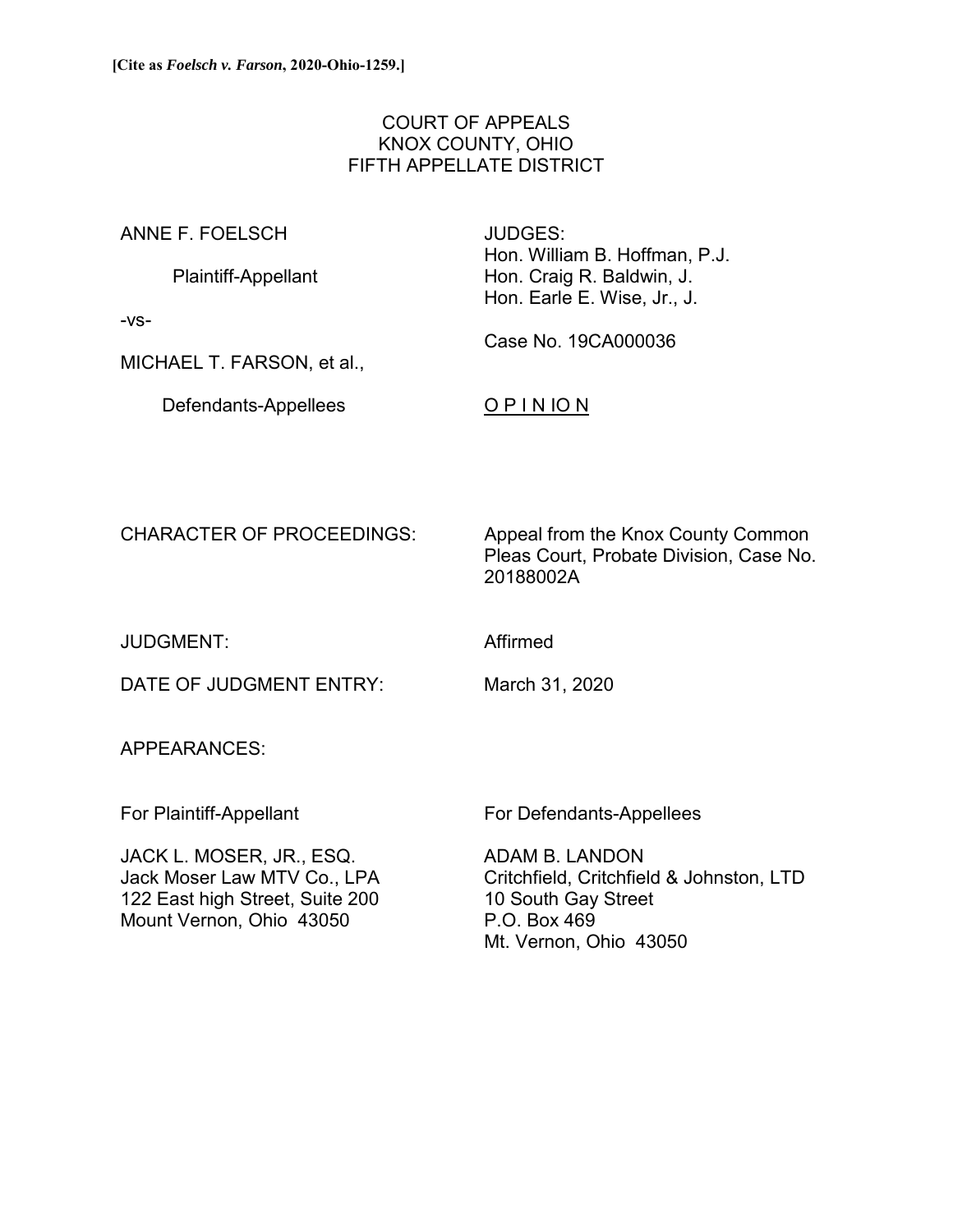## *Hoffman, P.J.*

**{¶1}** Appellant Anne Foelsch appeals the summary judgment entered by the Knox County Common Pleas Court, Probate Division, dismissing her complaint against Appellees Michael T. Farson, Phyllis Farson, Charles A. Farson, Deborah S. Farson, Paul J. Farson, Vernon J. Farson, Mary Farson-Collier, James V. Collier, Thomas Farson, Charlotte Farson, Yvonne Farson, and Joseph Farson, and the judgment awarding Appellees judgment on their counterclaim for declaratory judgment.

## STATEMENT OF THE FACTS AND CASE

**{¶2}** Josephine Farson and her husband John had eight children. Seven of their children were living at the time of John's death in 2003: Appellant herein, Anne Foelsch; and Appellees Mary Farson-Collier, and Michael; Charles; Paul; Joseph; and Thomas Farson.

**{¶3}** On August 11, 2004, Josephine created a trust with herself as the named trustee, and which trust equally divided the trust assets between her seven living adult children and named all seven children as successor trustees upon her death. The document also contained a competency clause, identifying a method to challenge Josephine's competency. Josephine deeded her real estate to the trust in 2006.

**{¶4}** The trust included two forfeiture clauses, both stating any beneficiary who challenges or contests the trust should be treated as predeceased without children upon distribution of the trust assets.

**{¶5}** Sometime in 2011, Josephine suffered an intracranial hemorrhage. In August of 2011, she executed two amendments to the trust. The first named only Michael and Charles as successor trustees, rather than all seven children. The second amendment changed the distribution to grant specific parcels of real estate to Charles,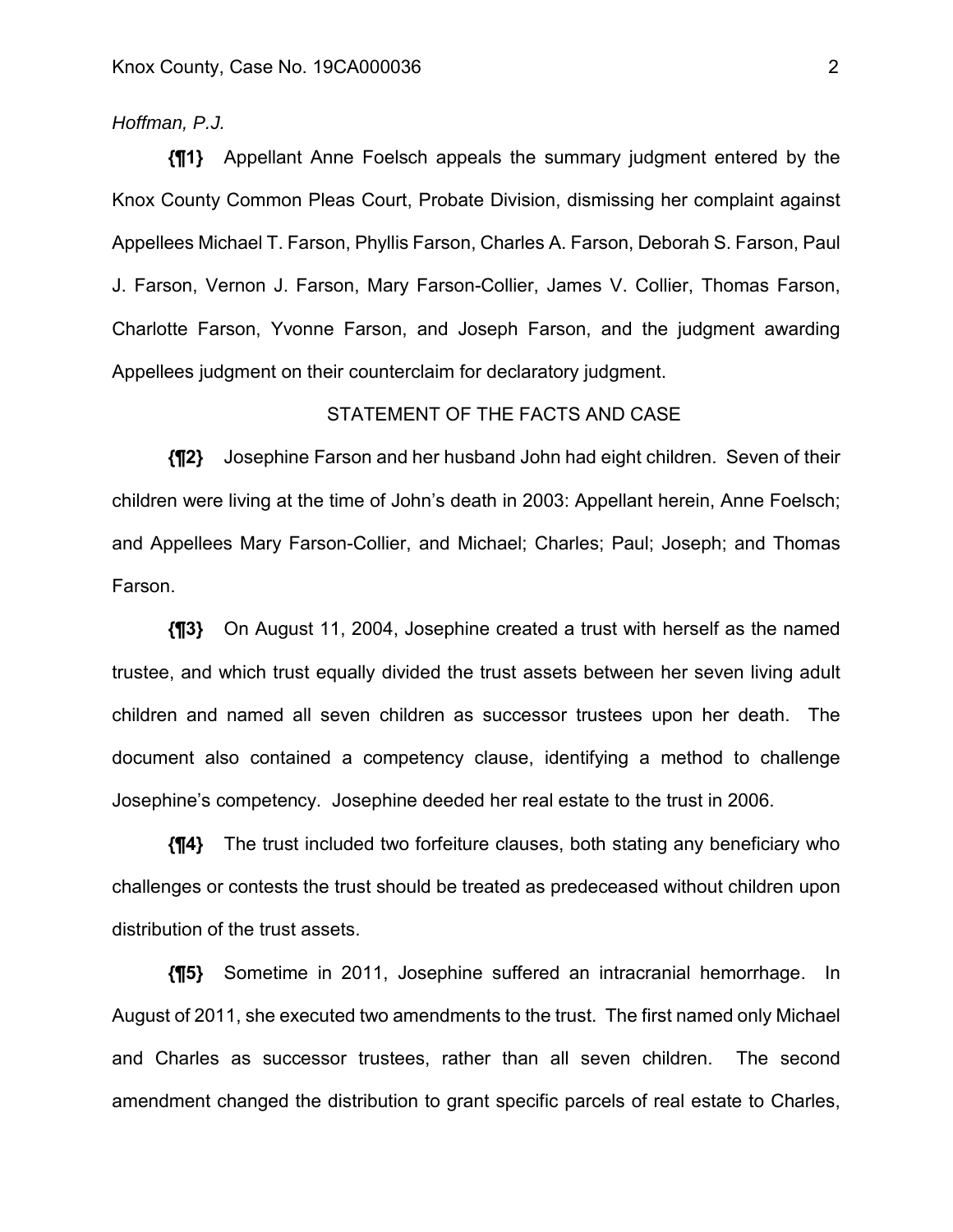Paul, and Joseph, and to distribute her remaining assets between all seven children in such a way as to seek equal distribution.

**{¶6}** In September of 2015, Josephine executed a third amendment to the trust, naming Paul, Michael and Charles as successor trustees.

**{¶7}** On August 18, 2017, Josephine was diagnosed with pancreatic cancer. She opted not to seek aggressive treatment. On August 28, 2017, Josephine signed a deed transferring 29.647 acres of land from the trust to Charles. She executed a fourth amendment to the trust on September 6, 2017. This amendment distributed specific parcels of real estate to Michael, Thomas, Paul, and Joseph, and left \$60,000 each to Mary and Anne in lieu of real estate. The amendment did not specify a distribution to Charles, who had received the transfer from the trust on August 28. The document stated any additional assets were to be "divided according to the desires of my heirs and trustees." Josephine passed away on October 24, 2017.

**{¶8}** Appellant filed the instant action on March 23, 2018, which included eight causes of action: a request for an accounting; breach of fiduciary duty by the successor trustees, which included a demand for recovery of trust property and removal of the trustees; claims the trust amendments are invalid due to undue influence, incompetency, and conspiracy; and intentional interference with expectancy of inheritance. Appellees counterclaimed, seeking a declaratory judgment enforcing the forfeiture clause found in the trust against Appellant.

**{¶9}** On July 3, 2019, the trial court granted summary judgment dismissing Appellant's claims of lack of testamentary capacity, undue influence, intentional interference with expectancy of inheritance, and conspiracy. The trial court declined to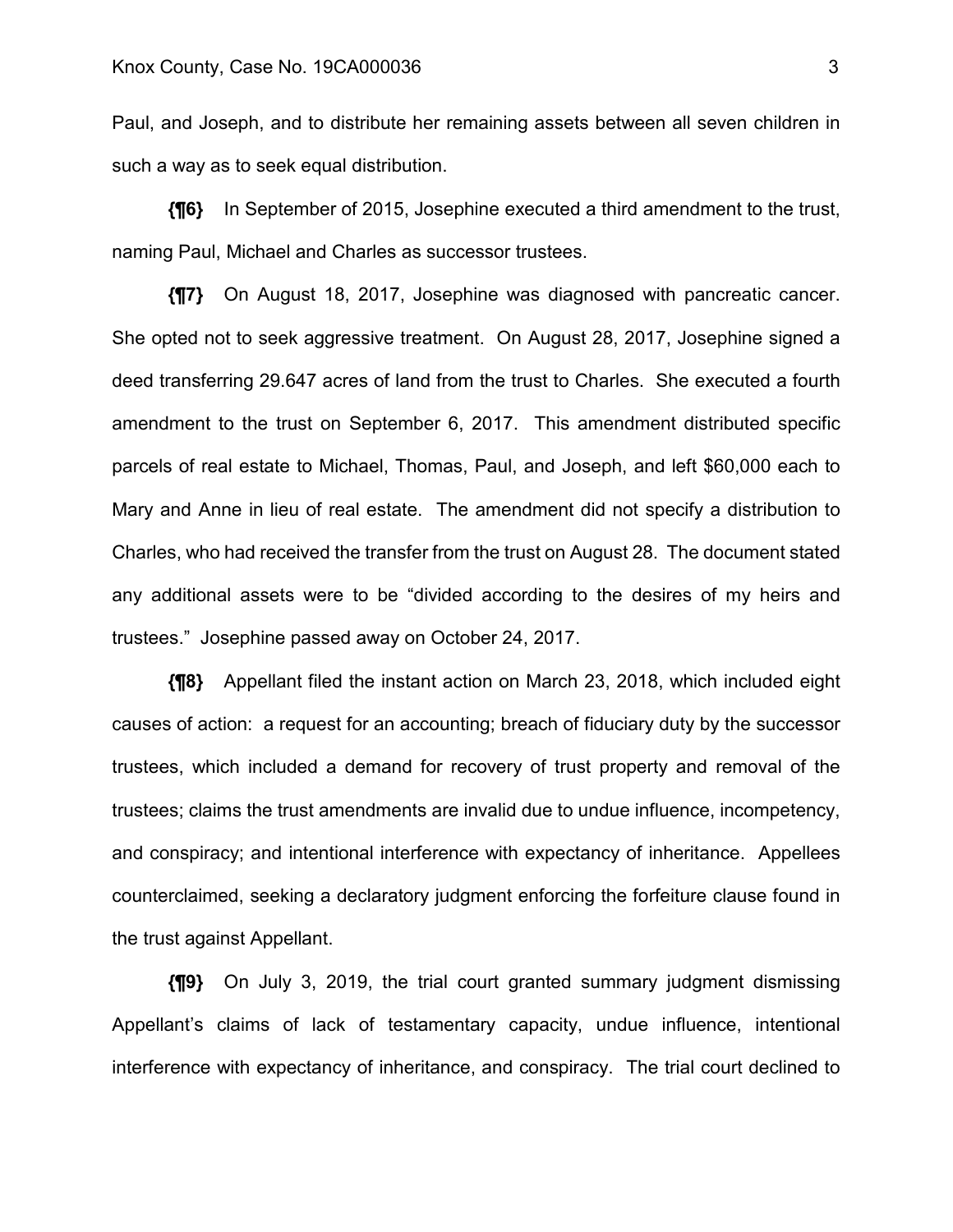grant summary judgment on the counterclaim, or on Appellant's remaining causes of action.

**{¶10}** Following a final hearing on July 11, 2019, the trial court granted judgment in favor of Appellees on their counterclaim, declaring the forfeiture provision of the trust applied against Appellant, and she was not a beneficiary of the trust pursuant to its terms. The trial court found because she was not a beneficiary of the trust, she lacked standing as to her remaining causes of action, and accordingly dismissed them.

**{¶11}** It is from the July 3, 2019, and September 11, 2019, judgments of the trial court Appellant prosecutes this appeal, assigning as error:

 I. THE TRIAL COURT ERRED AS A MATTER OF LAW IN GRANTING SUMMARY JUDGMENT TO APPELLEES ON APPELLANT'S CLAIM FOR UNDUE INFLUENCE.

 II. THE TRIAL COURT ERRED AS A MATTER OF LAW IN GRANTING SUMMARY JUDGMENT TO APPELLEES ON APPELLANT'S CLAIM FOR LACK OF TESTAMENTARY CAPACITY.

 III. THE TRIAL COURT ERRED AS A MATTER OF LAW IN FINDING THAT APPELLANT'S ACTION TRIGGERED THE FORFEITURE CLAUSE OF THE TRUST.

 IV. THE TRIAL COURT ERRED AS A MATTER OF LAW IN GRANTING SUMMARY JUDGMENT TO APPELLEES ON APPELLANT'S CLAIM FOR INTERFERENCE WITH EXPECTANCY OF INHERITANCE.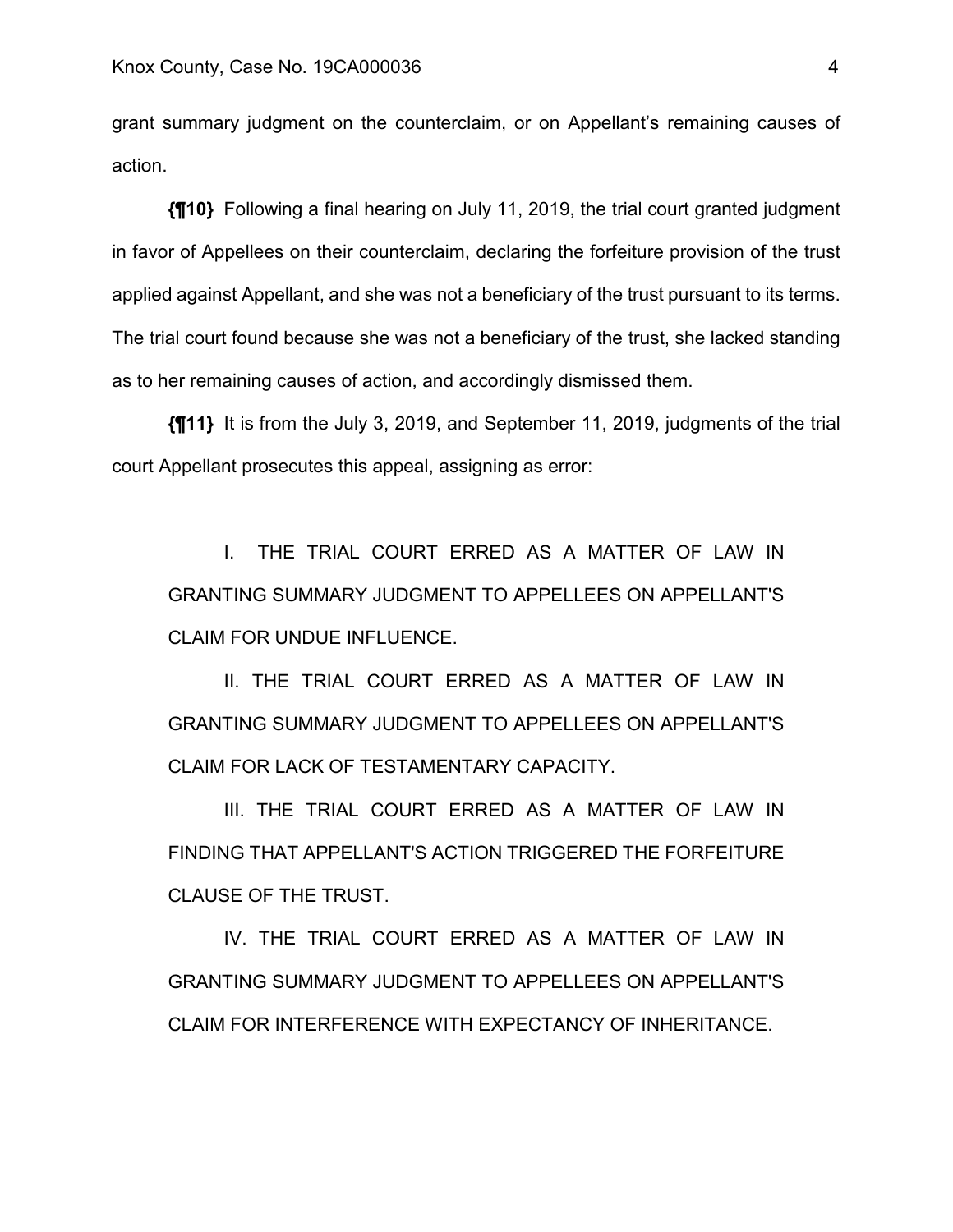I.

**{¶12}** In her first assignment of error, Appellant argues the court erred in granting summary judgment on her claim for undue influence. She argues she presented sufficient evidence to warrant a presumption of undue influence, and with or without the benefit of the legal presumption, she presented sufficient circumstantial evidence of undue influence to withstand summary judgment.

**{¶13}** Summary judgment proceedings present the appellate court with the unique opportunity of reviewing the evidence in the same manner as the trial court. *Smiddy v. The Wedding Party, Inc.*, 30 Ohio St.3d 35, 36 (1987). As such, we must refer to Civ. R. 56(C) which provides in pertinent part:

 Summary Judgment shall be rendered forthwith if the pleadings, depositions, answers to interrogatories, written admissions, affidavits, transcripts of evidence, and written stipulations of fact, if any, timely filed in the action, show that there is no genuine issue as to any material fact and that the moving party is entitled to judgment as a matter of law. No evidence or stipulation may be considered except as stated in this rule. A summary judgment shall not be rendered unless it appears from the evidence or stipulation, and only from the evidence or stipulation, that reasonable minds can come to but one conclusion and that conclusion is adverse to the party against whom the motion for summary judgment is made, that party being entitled to have the evidence or stipulation construed most strongly in the party's favor.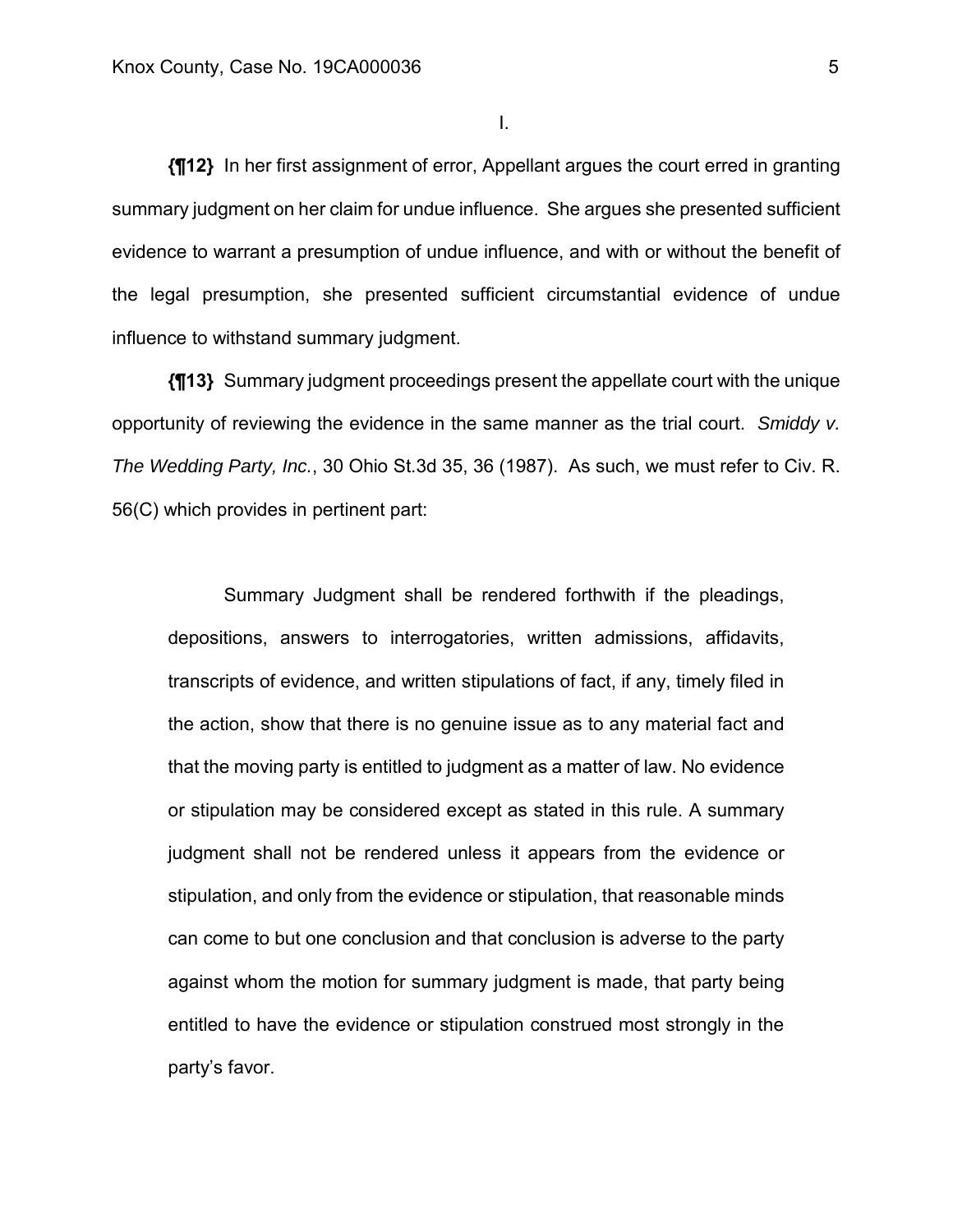**{¶14}** Pursuant to the above rule, a trial court may not enter summary judgment if it appears a material fact is genuinely disputed. The party moving for summary judgment bears the initial burden of informing the trial court of the basis for its motion and identifying those portions of the record demonstrating the absence of a genuine issue of material fact. The moving party may not make a conclusory assertion the non-moving party has no evidence to prove its case. The moving party must specifically point to some evidence which demonstrates the moving party cannot support its claim. If the moving party satisfies this requirement, the burden shifts to the non-moving party to set forth specific facts demonstrating there is a genuine issue of material fact for trial. *Vahila v. Hall*, 77 Ohio St.3d 421, 429, 1997-Ohio-259, citing *Dresher v. Burt*, 75 Ohio St.3d 280, 1996- Ohio-107.

**{¶15}** In order to show undue influence, the plaintiff must demonstrate: (1) a susceptible testator, (2) another's opportunity to exert influence, (3) the fact of improper influence exerted or attempted, and (4) the result showing the effect of such influence. *West v. Henry*, 173 Ohio St. 498, 501, 184 N.E.2d 200 (1962). The mere existence of undue influence or an opportunity to exercise it, even coupled with an interest or motive to do so, is not sufficient to invalidate a will. *Id*. Rather, the influence must be actually exerted in the mind of the testator with respect to the execution of the will at issue. *Id*. The plaintiff must show the undue influence resulted in the making of testamentary dispositions the testator otherwise would not have made. *Id*. Further, a claim of undue influence must be proven by clear and convincing evidence. *Ament v. Reassure Am. Life Ins. Co.,* 180 Ohio App.3d 440, 2009–Ohio–36, 905 N.E.2d 1246, ¶ 38 (8th Dist. Cuyahoga).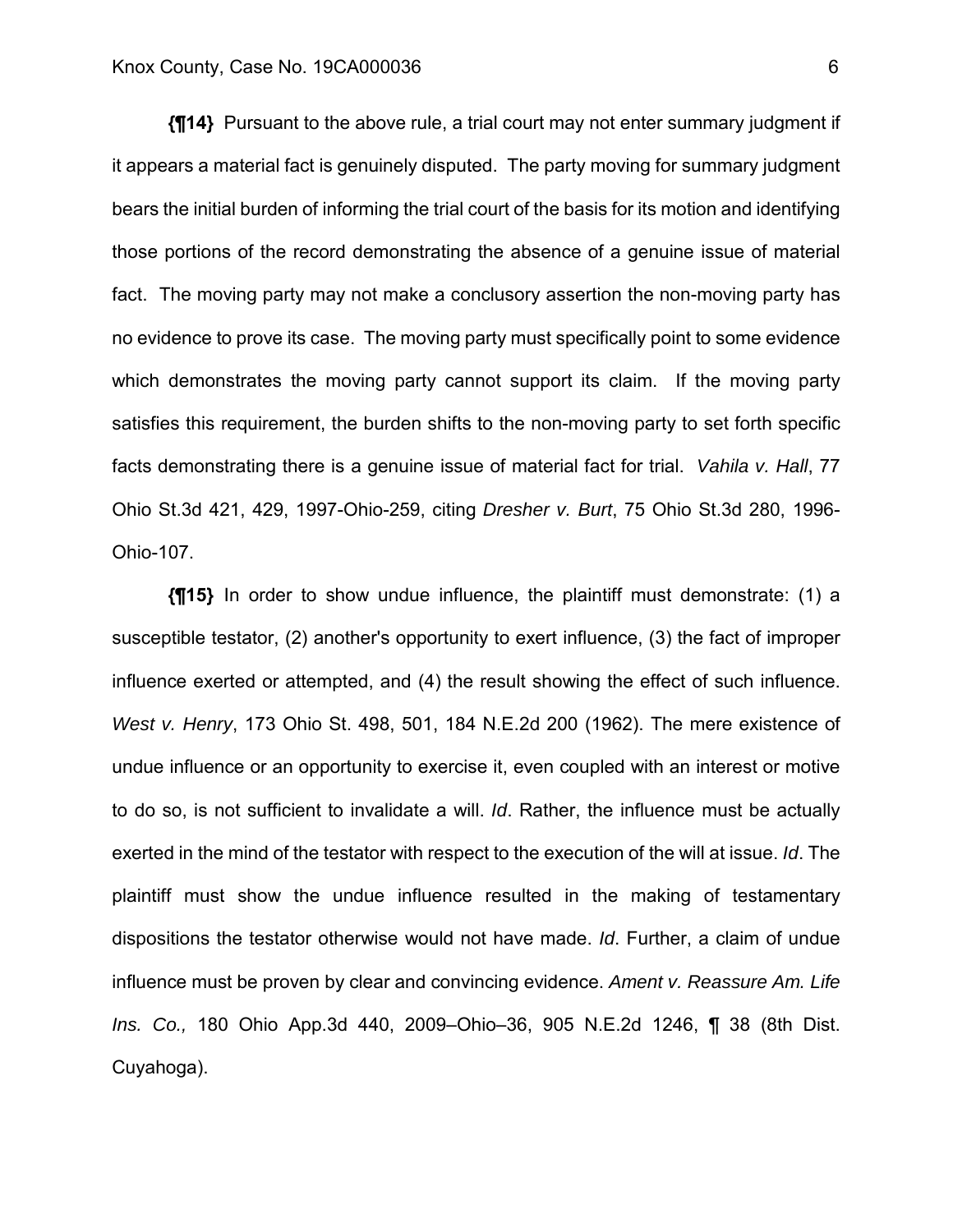**{¶16}** The same standard applies in establishing undue influence with respect to a trust. *See* R.C. 5804.06 ("A trust is void to the extent its creation was induced by fraud, duress, or undue influence. As used in this section, 'fraud,' 'duress,' and 'undue influence' have the same meanings for trust validity purposes as they have for purposes of determining the validity of a will.").

**{¶17}** However, undue influence is presumed if the challenging party establishes a fiduciary or confidential relationship existed between the decedent and a beneficiary. *See, e.g., In re Estate of Kiefer*, 2017-Ohio-6997, 95 N.E.3d 687, ¶ 8; *Diamond v. Creager*, 2nd Dist. Montgomery No. 18819, 2002 WL 313137, at \*3–\*4 (Mar. 1, 2002). Where such a relationship exists, "'the transfer is looked upon with some suspicion that undue influence may have been brought to bear on the donor by the donee.'" *Bayes v. Dornon*, 2015-Ohio-3053, 37 N.E.3d 181, ¶ 48 (2d Dist.), *quoting Studniewski v. Krzyzanowski*, 65 Ohio App.3d 628, 632, 584 N.E.2d 1297 (6th Dist.1989).

**{¶18}** The trial court found Appellant presented evidence as to the first two elements of undue influence: a susceptible testator, and another's opportunity to exert influence. The trial court found Appellant failed to present evidence of the last two elements: the fact of improper influence exerted or attempted, and the result showing the effect of such influence. The trial court further found Appellant failed to demonstrate a confidential relationship, and was therefore not entitled to the presumption of undue influence.

**{¶19} Presumption of Undue Influence:** Appellant first argues she was entitled to a presumption of undue influence, as her siblings Mary and Michael both occupied a confidential and/or fiduciary relationship with respect to Josephine.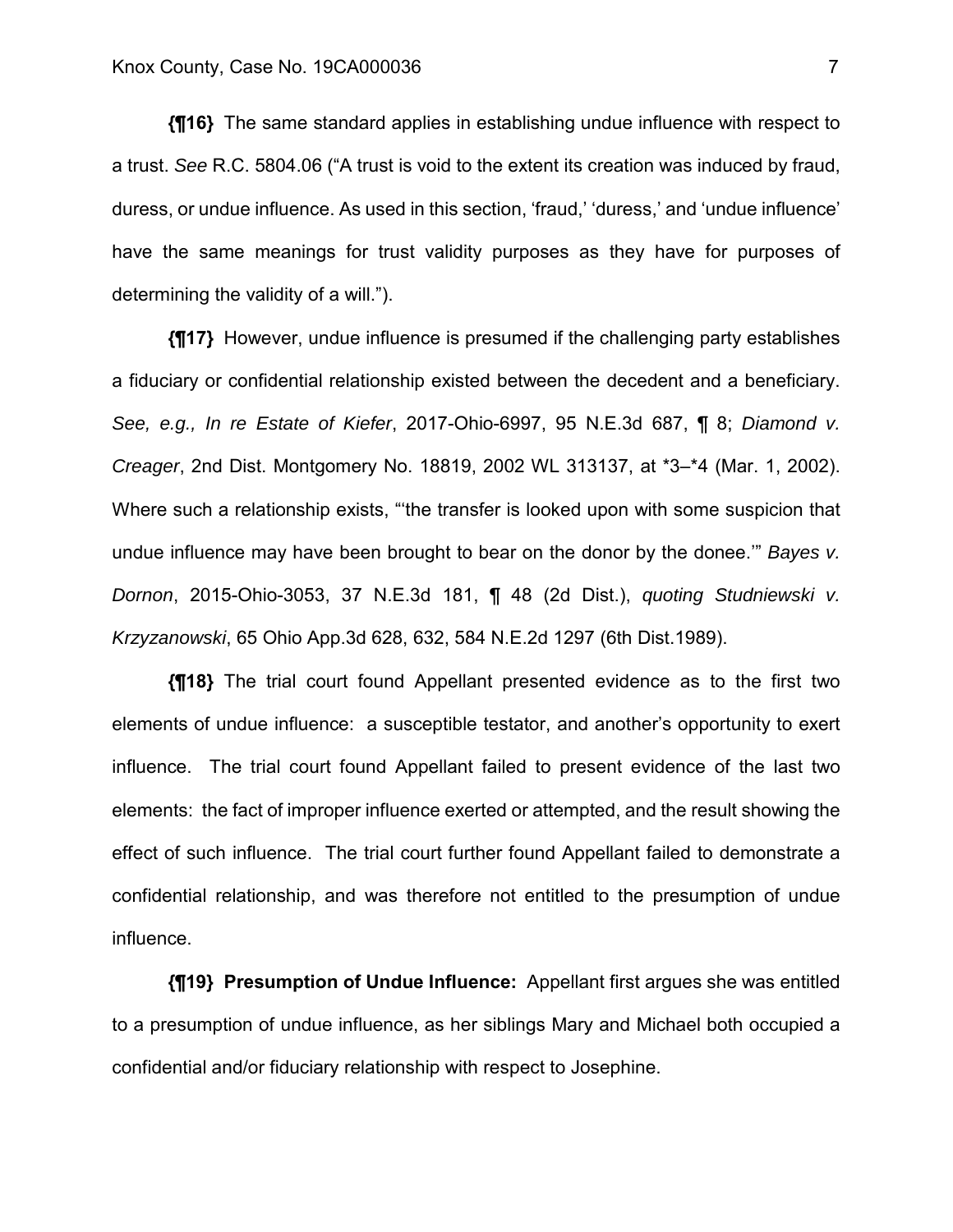#### Knox County, Case No. 19CA000036 8

**{¶20}** "A 'fiduciary relationship' is one in which special confidence and trust is reposed in the integrity and fidelity of another and there is a resulting position of superiority or influence, acquired by virtue of this special trust." *Stone v. Davis*, 66 Ohio St.2d 74, 78, 419 N.E.2d 1094 (1981). A fiduciary's role may be assumed by formal appointment or may arise from a more informal confidential relationship, wherein "one person comes to rely on and trust another in his important affairs and the relations there involved are not necessarily legal, but may be moral, social, domestic, or merely personal." *Craggett v. Adell Ins. Agency,* 92 Ohio App.3d 443, 451, 635 N.E.2d 1326 (8th Dist.1993).

**{¶21}** A "confidential relationship" exists when trust and confidence is placed in the integrity and fidelity of another. *Young v. Kaufman*, 8th Dist. Cuyahoga No. 104990, 2017-Ohio-9015, 101 N.E.3d 655, ¶ 58. To support a presumption of undue influence between a parent and a child, a confidential or fiduciary relationship must exist separate and apart from the parent-child relationship. *Jeffreys v. Dennis,* 5th Dist. Guernsey No. 96CA25, 1996 WL 753141, \*3 (Dec. 2, 1996).

**{¶22}** As to Appellee Mary Farson-Collier, Appellant presented evidence Mary moved in with Josephine to care for her in August of 2017, and Josephine was fearful of going to a nursing home. In addition to residing at the home, there is evidence Mary took care of providing Josephine's medication, and communicated with medical professionals concerning Josephine's medical needs and administration of her pain medication. We find the trial court did not err as a matter of law in finding this evidence of caregiving did not rise to the level of a confidential or fiduciary relationship. We agree with the trial court Appellant failed to present evidence detailing the amount of care provided by Mary or the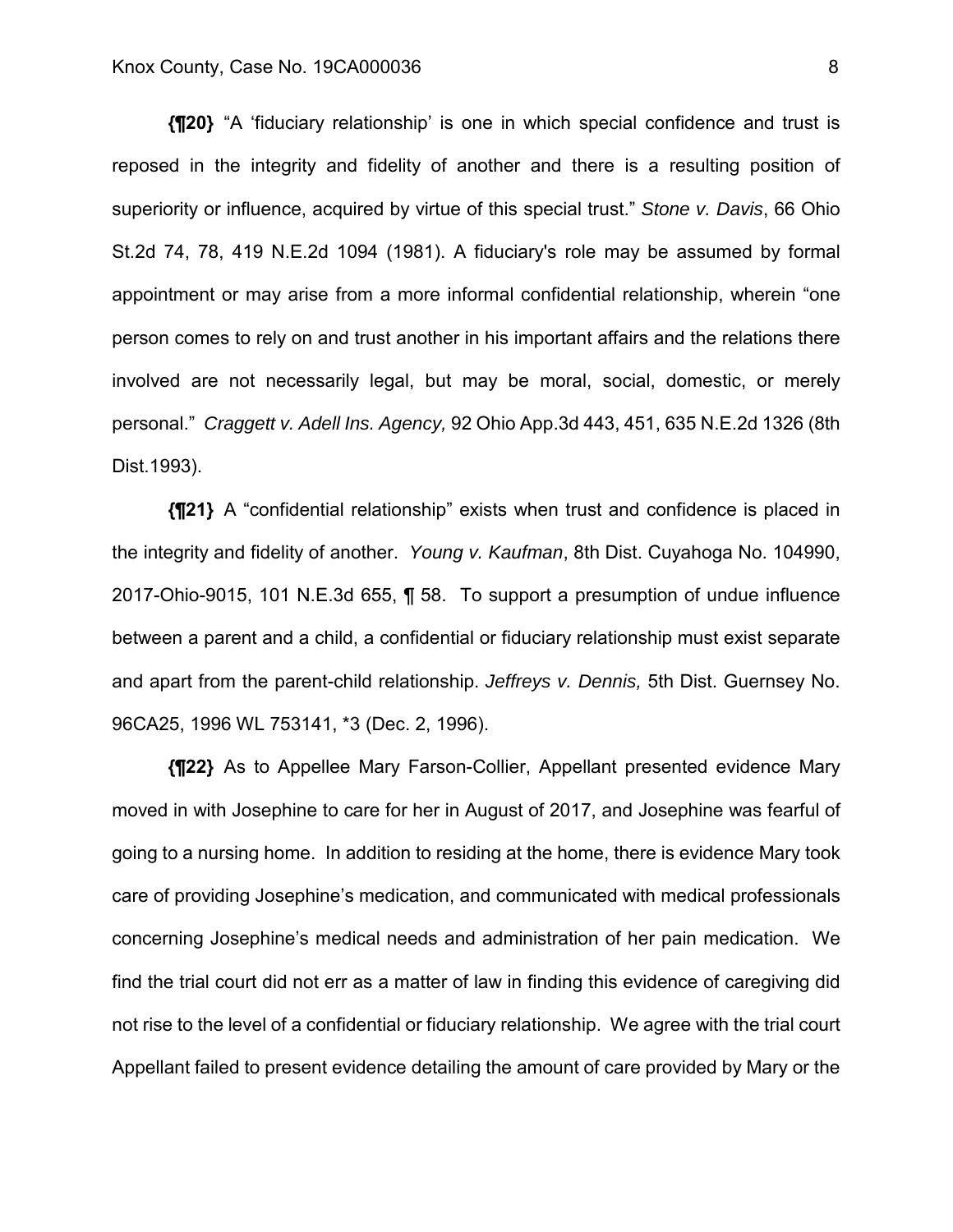extent of the relationship between Mary and Josephine, and therefore failed to present evidence the relationship between them extended beyond parent-child caregiving to the level of a confidential relationship.

**{¶23}** Appellant presented evidence Appellee Michael Farson drafted the trust amendment, and points to Michael's deposition testimony, "I had probably three or four drafts of property distribution before I got my mother to agree to one." M. Farson Deposition, p. 108.

**{¶24}** However, we find the trial court did not err in finding Michael was not in a fiduciary or confidential relationship with Josephine. The fact he had three or four drafts before he was able to get his mother to agree demonstrates she was still controlling the distribution of her assets, and he was attempting to draft an amendment which complied with her desires. The mere fact Michael was involved in advising his mother and drafting documents to implement her wishes is insufficient to demonstrate he stood in a fiduciary or confidential relationship to her. In fact, courts have been reluctant to apply the presumption and find a fiduciary or confidential relationship when the person drafting estate documents is related to the testator marriage or blood. *See, e.g., Lah v. Rogers,*  125 Ohio App.3d 164, 173, 707 N.E.2d 1208, 1213 (11th Dist. Lake 1998); *Golub v. Golub,* 8th Dist. Cuyahoga No. 97603, 2012-Ohio-2509. Appellant did not present evidence the relationship between Michael and Josephine extended beyond that of a child attempting to help a parent draft documents to accomplish her desires for distribution of the trust assets.

**{¶25} Circumstantial Evidence of Undue Influence:** Appellant also argues the court improperly weighed the evidence and judged the credibility of witnesses in finding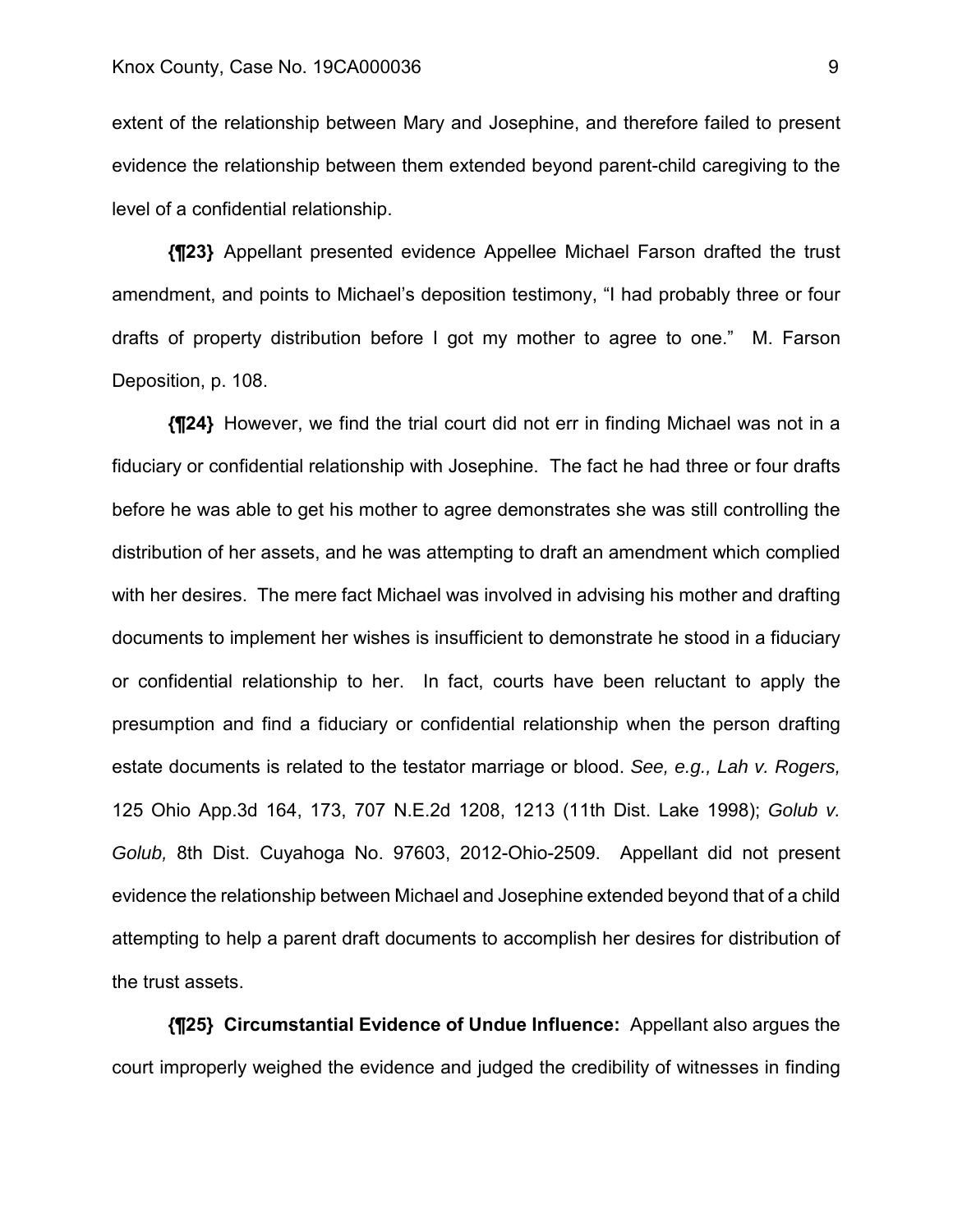she failed to present evidence of the third and fourth prongs of the test for undue influence as set forth in *West, supra.* 

**{¶26}** Appellant cites to testimony by Joseph and Thomas Farson indicating Josephine lived in a controlled environment and Mary "bossed and ordered" Josephine around. She cites to Joseph Farson's testimony he personally believed Mary, Charles, Paul and Michael pressured Josephine to make changes to the trust. She points to evidence Michael drafted the amendment to the trust, as cited above, and Mary controlled Josephine's medication. She also notes the evidence demonstrated the notary who witnessed Josephine sign the amendment did not question her understanding of the document.

**{¶27}** We find the trial court did not improperly weigh or judge the credibility of these witnesses. Rather, the trial court found their testimony insufficient to provide evidence improper influence was exerted specifically over the amendment to the trust, and further to demonstrate such alleged influence resulted in Josephine amending the trust to distribute property in a way she otherwise would not have.

**{¶28}** Other than the "hunch" or personal feelings of Joseph, Appellant presented no evidence of any control placed upon Josephine at times relevant to the trust amendments, or of the transfer or property to Charles, specifically related to her execution of the amendment or real estate transfer. She presented no evidence the ultimate disposition of assets was not in accordance with Josephine's will. While she presented evidence Josephine desired to divide her property equally amongst her seven children, the record is replete with evidence Josephine desired to accomplish her disposition of assets in a way which would not result in the farm property being sold, and therefore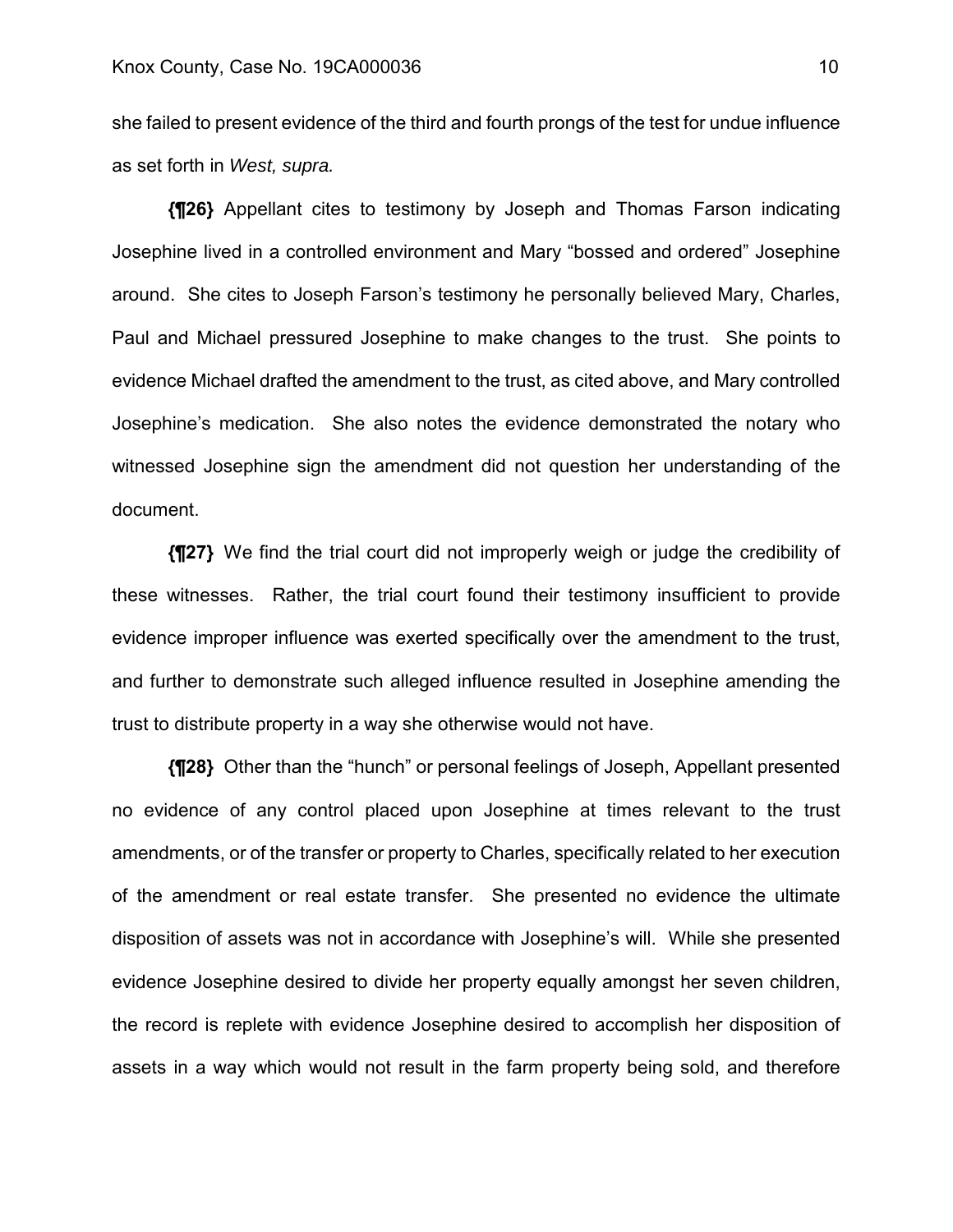desired to divide the real estate between her sons and leave cash to Mary and Anne, who resided in California, in lieu of their interest in the farm. The mere fact she took advice from her family on how to accomplish her wishes is not evidence her will was overborn and the trust amendments resulted in a distribution of assets Josephine would otherwise not have made.

**{¶29}** Further, as noted by the trial court, while Appellant points to evidence of Mary's control over Josephine's medication and daily activities, not only did Appellant fail to present any evidence of Mary's control over Josephine's distribution of the trust assets, but Mary also received exactly the same share as Appellant of the final trust distribution.

**{¶30}** We find the trial court did not err in granting Appellees' motion for summary judgment on Appellant's cause of action for undue influence. The first assignment of error is overruled.

II.

**{¶31}** In her second assignment of error, Appellant argues the court erred in granting Appellees' motion for summary judgment on the issue of lack of testamentary capacity.

**{¶32}** Testamentary capacity exists when the testator has sufficient mind and memory to: (1) understand the nature of the business in which he is engaged, (2) comprehend generally the nature and extent of his property, (3) hold in his mind the names and identity of those who have natural claims upon his bounty, and (4) appreciate his relation to the members of his family. *Birman v. Sproat*, 47 Ohio App.3d 65, 67–68, 546 N.E.2d 1354 (1988), *quoting Niemes v. Niemes*, 97 Ohio St. 145, 119 N.E. 503, paragraph four of the syllabus (1917).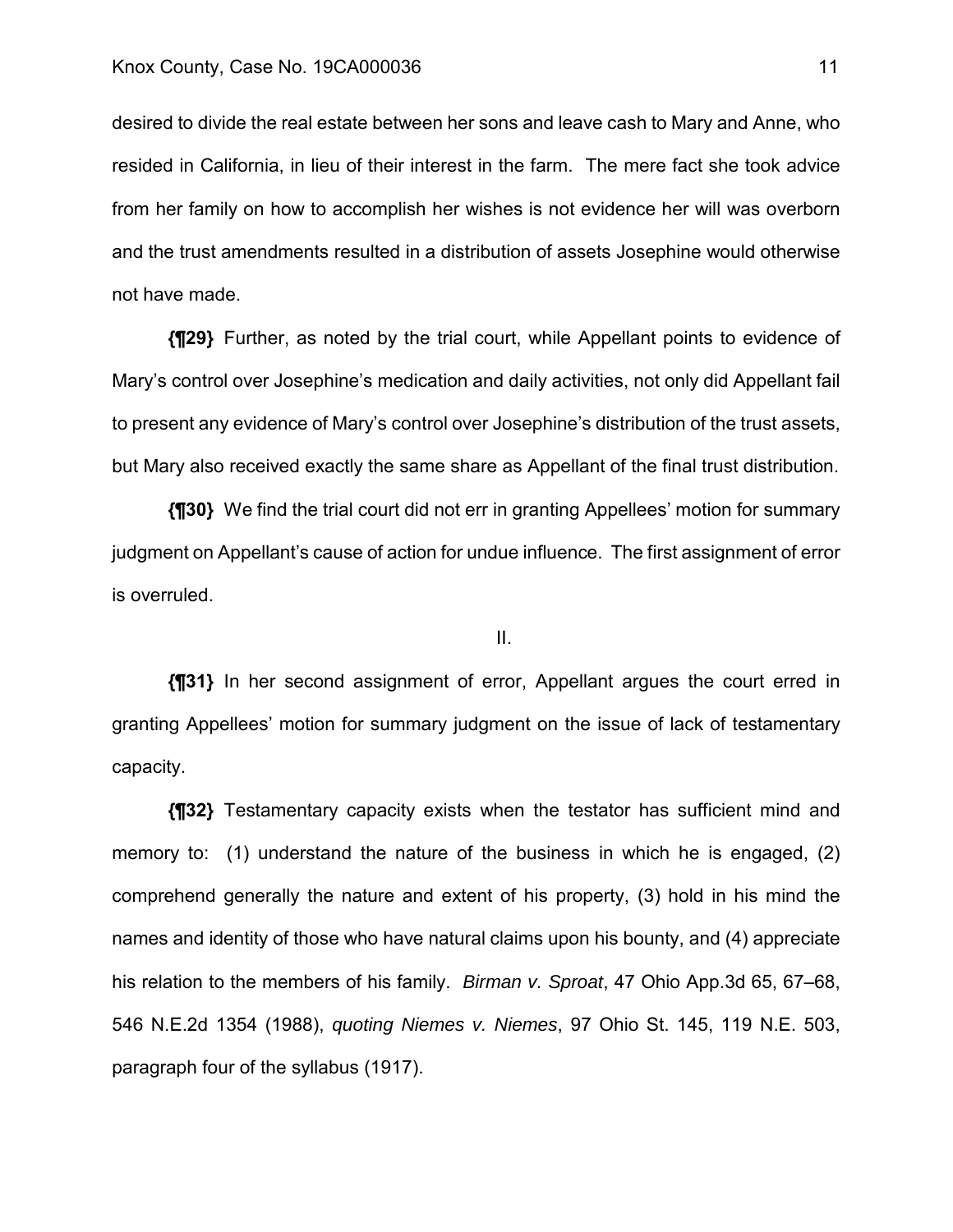**{¶33}** It is not enough to show the testator had deteriorating health, even if the testator suffered from poor medical health at the time the documents were executed. Such health decline must have actually affected the testator's capacity to execute the will. *Martin v. Dew*, 10th Dist. Franklin No. 03AP–734, 2004-Ohio-2520, 2004 WL 1109562, ¶ 19. ("[E]vidence that [the] decedent suffered from dementia or Alzheimer's disease on [the] day she executed [her] will, 'standing alone, is insufficient to raise a fact issue as to a lack of testamentary capacity without some evidence that the disease rendered her incapable of knowing her family or her estate or understanding the effect of her actions.'") *Martin* at ¶ 19, *quoting In re Estate of Hall*, Tex. App. No. 05–98–01929–CV, 2001 WL 753795 (July 5, 2001), \* 4.

**{¶34}** Appellant argues the court erred in weighing the evidence, placing undue weight on the affidavit of Josephine's doctor which stated she had testamentary capacity on the date of question. The trial court outlined all of the evidence presented by Appellant, and also set forth in her brief before this Court, concerning Josephine's forgetfulness, her hallucinations caused by pain medication, her susceptibility to the influence of others, and her deteriorating memory and health. However, the trial court concluded:

 Even if the Court takes all of the above evidence as uncontroverted fact, Foelsch has failed to present any evidence that on or about the dates of the amendments and deed execution Josephine did not understand the nature of the documents she signed, that she did not understand the nature and extent of her property, that she did not recognize the names of her children and others who might have a natural claim on her bounty, or that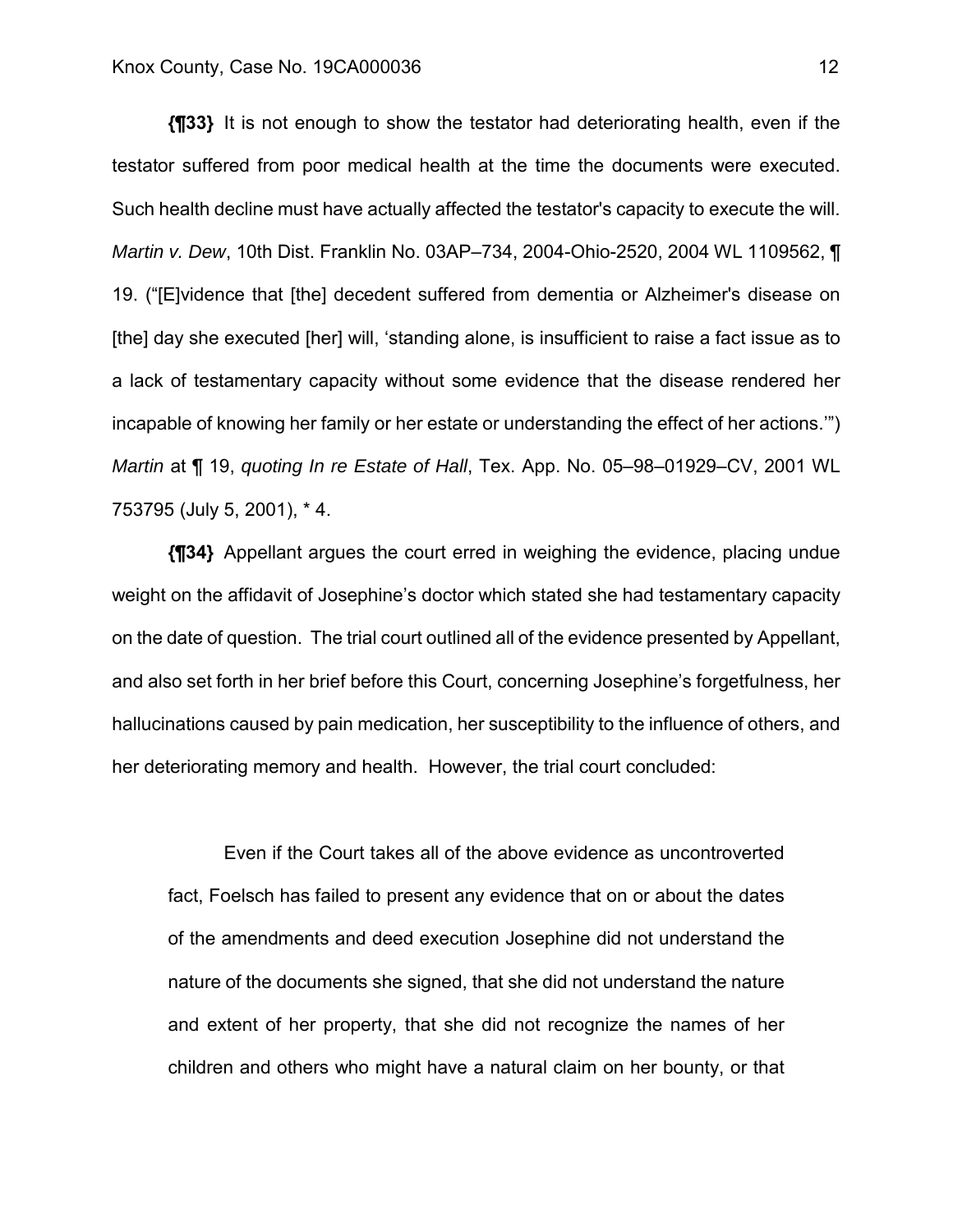she did not appreciate the relationship between herself and her children. Instead, Foelsch presents evidence that Josephine could become confused or forgetful, and that she could become "totally out of it" when under the influence of large amounts of pain medication. Foelsch presents no evidence that Josephine did not recognize any of her children, or was ever confused about what property she actually owned. Foelsch did not present any evidence that Josephine was under the influence of pain medication on the days or times she signed documents to the extent that she did not know what she was signing.

**{¶35}** Judgment Entry, July 3, 2019.

**{¶36}** Contra to Appellant's argument, the trial court did not weigh the evidence. The trial court properly viewed the evidence in the light most favorably to Appellant, and concluded none of the evidence demonstrated Josephine lacked testamentary capacity as defined by *Niemes, supra.* We find the trial court did not err in granting summary judgment to Appellees on Appellant's claim of lack of testamentary capacity.

**{¶37}** The second assignment of error is overruled.

### III.

**{¶38}** In her third assignment of error, Appellant argues the trial court erred in finding the forfeiture clause in the trust was enforceable against her.

**{¶39}** The original trust document included two forfeiture provisions, which the trial court found enforceable against Appellant. The first, found in Section 5.05, states the trust shall treat any beneficiary as predeceased without children should a beneficiary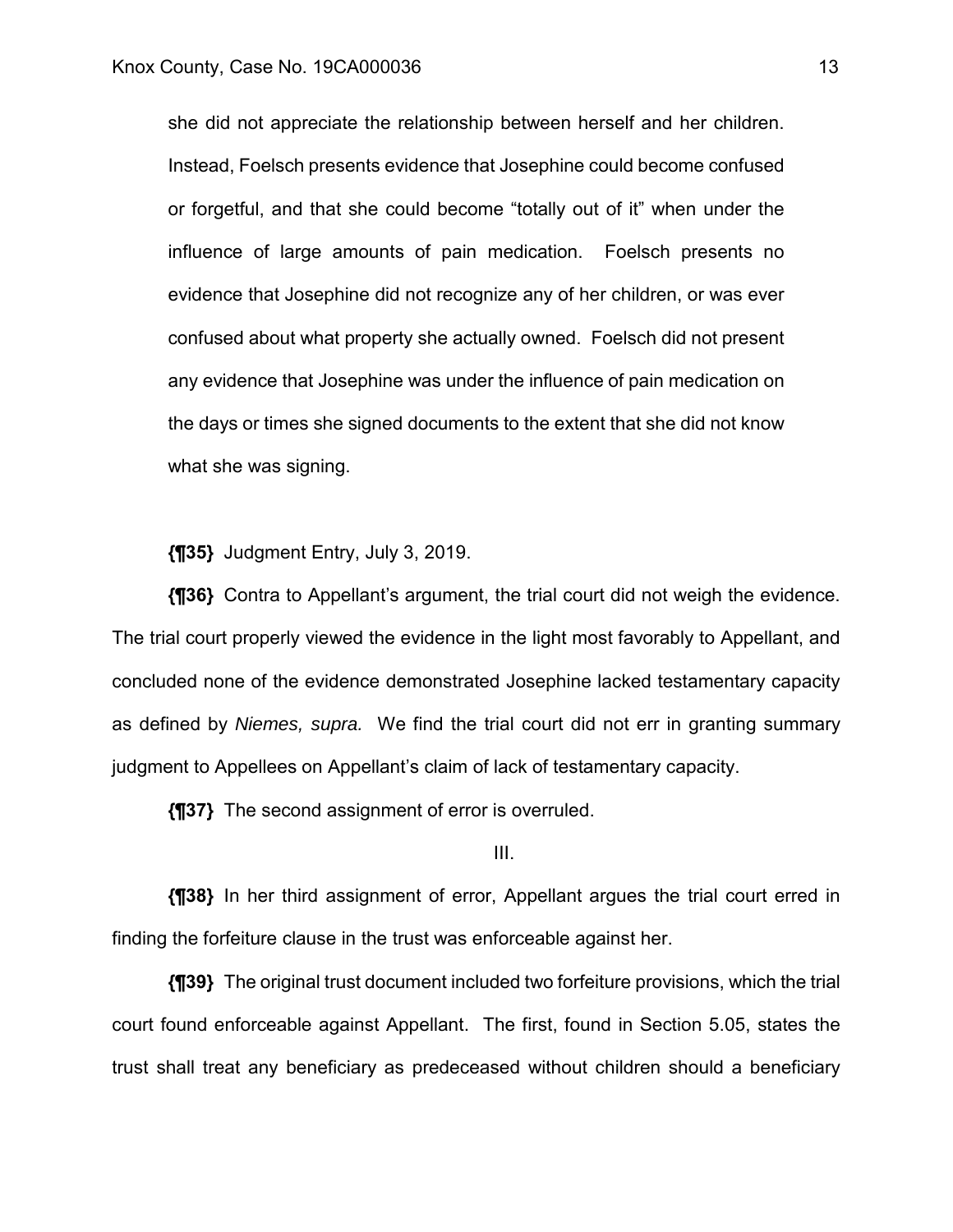legally challenge the trust, its provisions, or its asset distributions. Section 5.08 states any beneficiary who contests any aspect of the trust or attempts to set aside, nullify, or void the trust or the distribution thereof in any way shall be treated as predeceased without children upon distribution. Section 5.08 further directed the trustees to distribute the sum of \$1.00 to any beneficiary breaching this directive.

**{¶40}** Ohio has long recognized the enforceability of forfeiture clauses, which essentially operate to disinherit an intended beneficiary of a will or trust if such beneficiary contests the validity of the will or trust. *See, e.g., Bradford v. Bradford,* 19 Ohio St. 546 (1869). This Court has recognized there is no "good faith" exception to the enforceability of a forfeiture clause. *Bender v. Bateman,* 33 Ohio App. 66, 69-70, 168 N.E. 574 (5th Dist. Muskingum 1929). In so holding, we noted:

 A testator has unquestioned right to attach any condition to his gift which is not violative of law or public policy. The legatee may choose to take the gift with the conditions attached, or reject it. It should be the first duty of a court to guard the intention of the testator, and not to substitute official duress….It is the moral, economic rule, and the rule of written law, that one cannot both eat his cake and have it.

**{¶41}** *Id.* at 70.

**{¶42}** Appellant first argues the court erred in rejecting her argument the forfeiture clause should not apply to the amendments to the trust because it was stated only in the original trust, and not restated in the amendments. R.C. 5801.01(W) specifically defines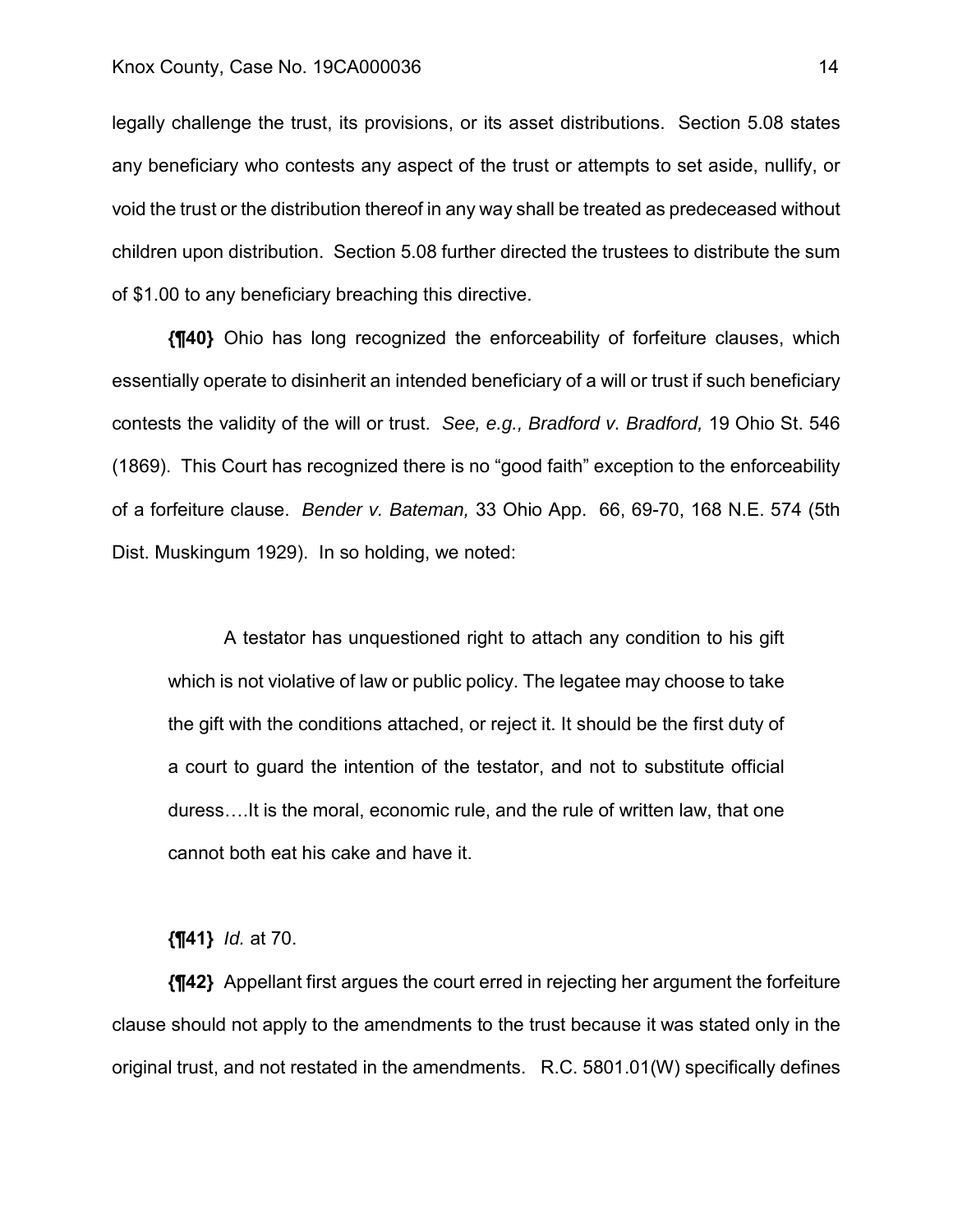#### Knox County, Case No. 19CA000036 15

"trust instrument" as "an instrument executed by the settlor that contains terms of the trust and any amendments to that instrument." We find pursuant to the express language of the statute, the amendments are a part of the trust instrument, and therefore subject to the forfeiture clause in the same manner as the original trust terms.

**{¶43}** Appellant next argues pursuant to *Moskowitz v. Federman,* 72 Ohio App. 149, 51 N.E.2d 48 (9th Dist. Summit 1943), public policy, good faith, and other circumstances should be considered in determining whether a forfeiture clause should be enforced in a given case. We note the Ninth District Court of Appeals later declined to follow this dicta in *Moskowitz,* instead applying the rule of law set forth in *Bender, supra. Modie v. Andrews,* 9th Dist. Summit No. C.A. 21029, 2002-Ohio-5765, ¶22. Therefore, *Moskowitz* is no longer good law in the Ninth District Court of Appeals in which it originated, and we decline to apply it as law in the instant case.

**{¶44}** Appellant cites a number of cases in which a forfeiture clause was not enforced against a beneficiary who filed a legal action against the estate or the fiduciary. However, none of these cases involve a direct attack on the validity of the document itself. In *Kirkbride v. Hickok*, 155 Ohio St. 293, 98 N.E.2d 815 (1991), the beneficiaries sought construction of the will, and did not seek to set the will aside. In both *Modie, supra,* and *Kasapis v. High Point Furniture Co.,* 9th Dist. Summit No. 22758, 2006-Ohio-255, the beneficiary sought review of the fiduciary's conduct in administering the estate, and did not challenge the documents themselves. The beneficiary in *Riber v. Peters*, 12th Dist. Fayette No. 81-CA-27, 1982 WL 3247 (October 27, 1982), challenged certain conveyances made by the fiduciary, but did not challenge the will itself.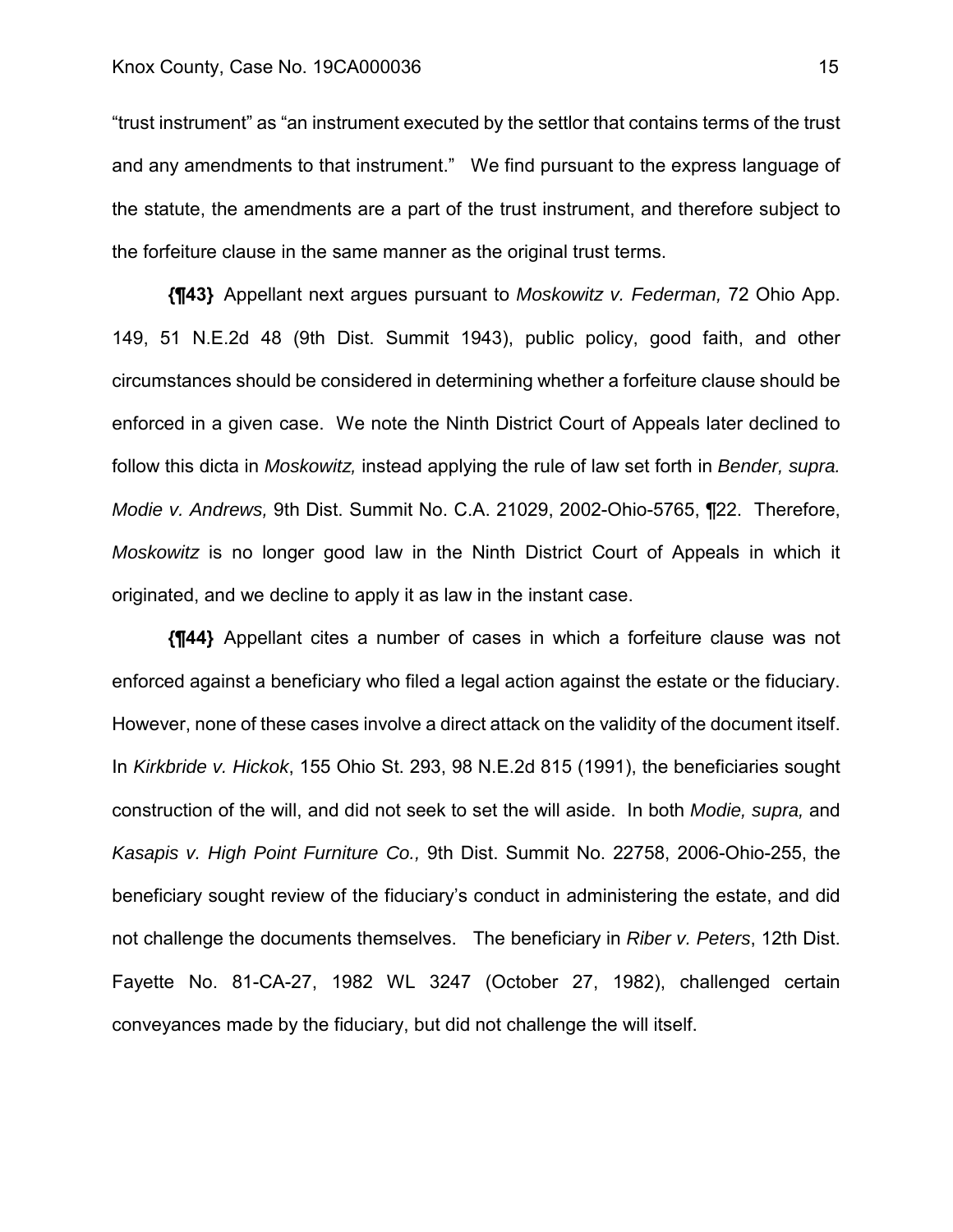**{¶45}** We find these cases distinguishable from the case at bar. We find the trial court correctly concluded Appellant initiated and maintained causes of action directly attacking and attempting to invalidate the trust and its amendments, thereby invoking the forfeiture clause.

**{¶46}** The third assignment of error is overruled.

### IV.

**{¶47}** In her fourth assignment of error, Appellant argues the trial court erred in granting summary judgment to Appellees on her claim for intentional interference with expectation of inheritance.

**{¶48}** The elements of the tort of intentional interference with expectation of inheritance are: (1) an existence of an expectancy of inheritance in the plaintiff; (2) an intentional interference by a defendant with the expectancy of inheritance; (3) conduct by the defendant involving the interference which is tortious, such as fraud, duress or undue influence, in nature; (4) a reasonable certainty the expectancy of inheritance would have been realized, but for the interference by the defendant; and (5) damage resulting from the interference. *Firestone v. Galbreath*, 67 Ohio St.3d 87, 88, 616 N.E.2d 202, 203 (1993).

**{¶49}** Appellant's claim relies for its validity on her argument concerning undue influence, which we rejected in Assignment of Error One, above. In granting summary judgment for Appellees on her claim for intentional interference with expectation of inheritance, the trial court stated: